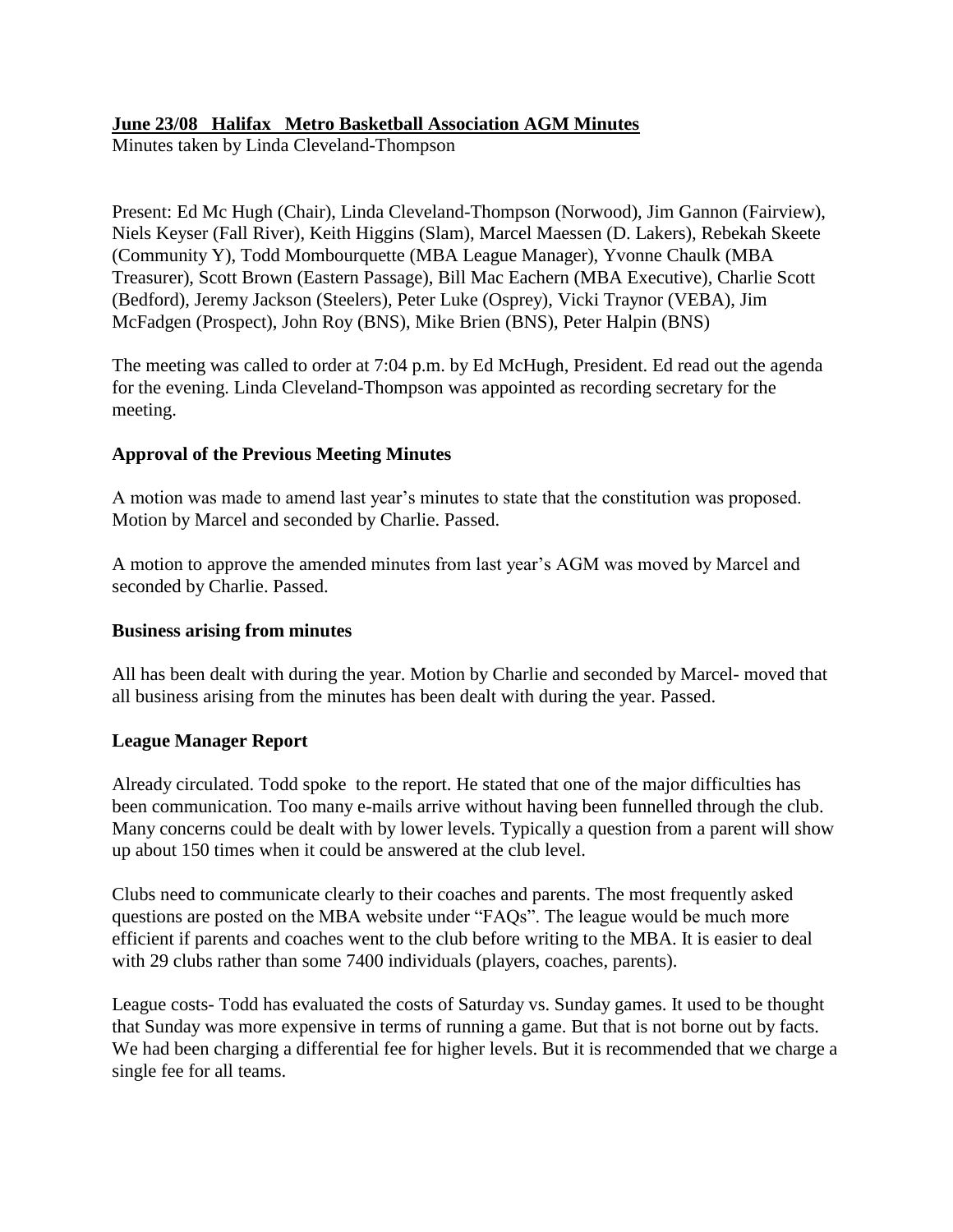Gym costs are increasing. Saturday gym time at HRSB schools is expensive and we try to utilize as many Scotia Learning Centre schools as possible. We are also running into difficulties as the number of teams increase in terms of getting sufficient referees to supply the games on Saturdays.

Recommended by the executive- that the bantam boys division moves to Sunday (the second largest division in the league). We will try to work around church times. Parents have been accustomed to this division playing on Saturdays.

Ed McHugh recommended a one year trial and then re-evalutation. No junior high ball and no NSSAF games are played on Sundays.

Discussion followed.

Marcel complimented Todd for eliminating the individual scores from the newspapers despite pressure from parents. It promotes "team play" rather than individuals looking for their names in the paper. He considered it a bold step and hoped that the league will continue to do the same.

Todd stated that the difficulty was that the paper could no longer accommodate the numbers. And as an added benefit, it has decreased the number of e-mails - from parents and players complaining about errors in the recording of scores.

Acceptance of Todd's report moved by Vicki; seconded by Bill. Passed.

Bill - point of information- had tallied the numbers present - 54 of approx. 91 votes present and read out the number of votes held by the clubs present.

# **Treasurer's Report**

Circulated. Yvonne spoke to the report.

Fall River noted that the gym rental costs are significant and suggested that should give us leverage with HRM.

Todd spoke to that issue. He says that our leverage does help reduce costs. But that with increased fuel costs and increased custodial salaries along with our requests for early snow removal, we are likely already subsidized in terms of our gym times. The rates have not changed much in 5 years.

Mike Brien noted that BNS is in dialogue with the government to try to stabilize gym costs.

Expectations in terms of increases in October 2008 (once season has already started)- referee costs including their travel expenses; some questions about why we pay individual referees rather than paying the association (MAB0).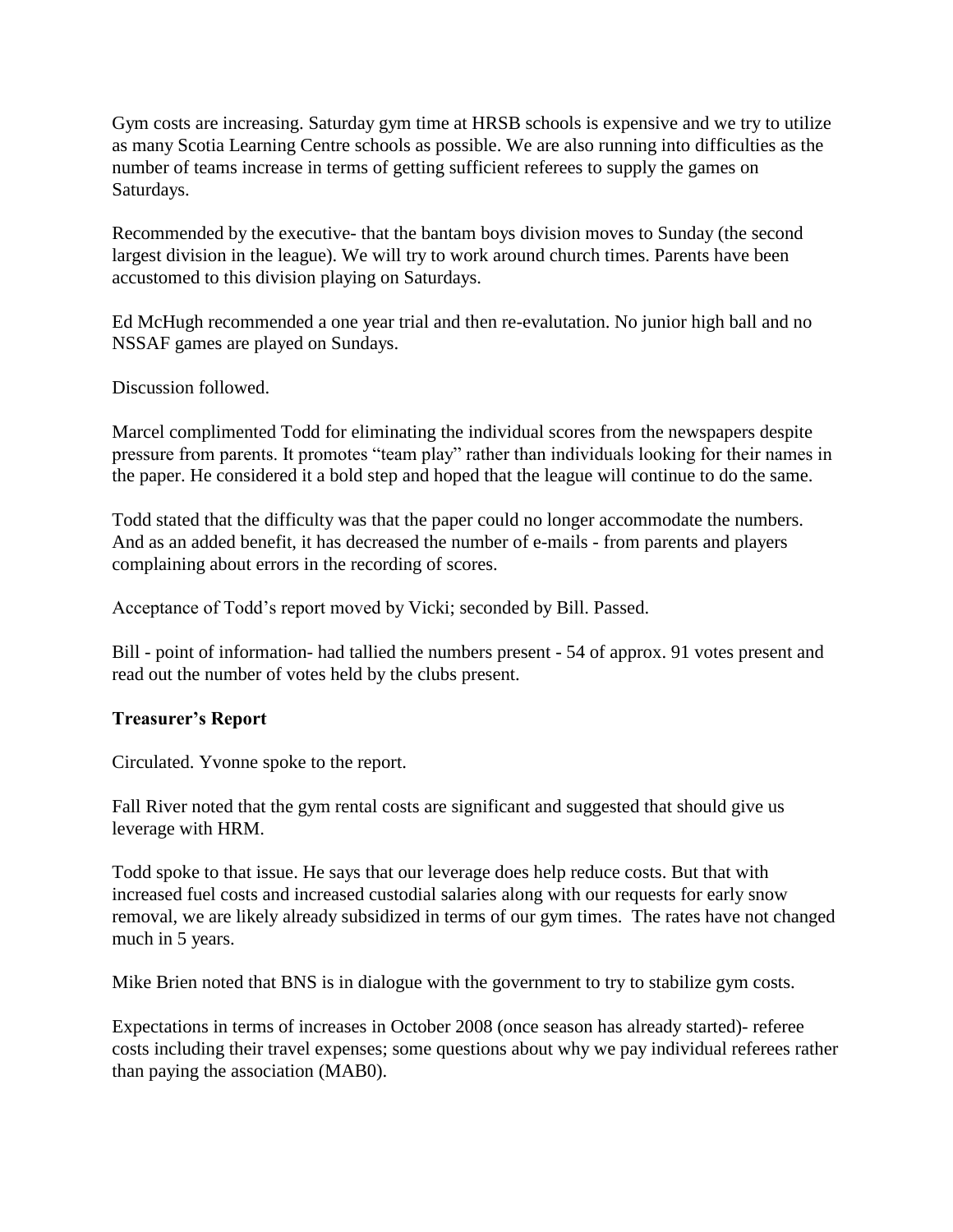Questions in terms of number of employees- scorekeepers included in this number. Motion to approve Treasurer's Report- moved by Bill; Seconded by Marcel. Passed.

### **Fees for next year**

Recommended- a flat fee for all teams. This year we charged \$1325 for lower division teams and \$1375 for midget and juvenile teams.

Motion that the recommended \$1400 fee for all teams next year which would include the BNS fee of \$175 be accepted. Moved by Yvonne. Seconded by Charlie.

Some questions in terms of payments for scorekeepers. Fee will not increase next season.

Ed McHugh stated that there was a request from BNS that we levy \$6 per player fee for Basketball Canada. Historically we collect BNS fee for them through our MBA registration fee.

Bill pointed out that this request was not presented in writing in advance to the meeting and that the matter should not be discussed. Ed suggested that this topic was too important to not be discussed at this time.

Mike Brien spoke to the issue. He stated that BNS held a special meeting last year about supporting Canada Basketball with a \$9 fee per player. Subsequently BNS attended a Canada Basketball meeting and felt that they could not deliver what they were promising for that fee. IF Canada Basketball makes it through the summer, BNS intends to support them for the next season. Canada Basketball gives us the Steve Nash program and the coaching certification program. Mike stated that he has the financial statement and budget for Canada Basketball. The MBA has requested them but has not received them from BNS or Basketball Canada.

Discussion followed including statements that clearly something is not right when we cannot obtain financial statements.

In response to questions, Mike Brien stated that the debt is \$1.2 million and that the new leadership will help address this. If they meet short term benchmarks (mostly financial), BNS will support them. There were questions about why we should not wait until provincials in the spring of 2009 before we decide whether to collect this fee.

Comments about how the Steve Nash program was developed by Basketball BC and even without Canada Basketball, the provinces could likely take over and run the program.

Todd noted that this would increase fees to \$1460 per team which is a hefty increase for some clubs.

Eastern Passage agreed that this would be a problem for his smaller club. Fall River spoke in support of the Steve Nash program and supporting Canada Basketball. The total fee increase will amount to \$135 per team for the lower division teams.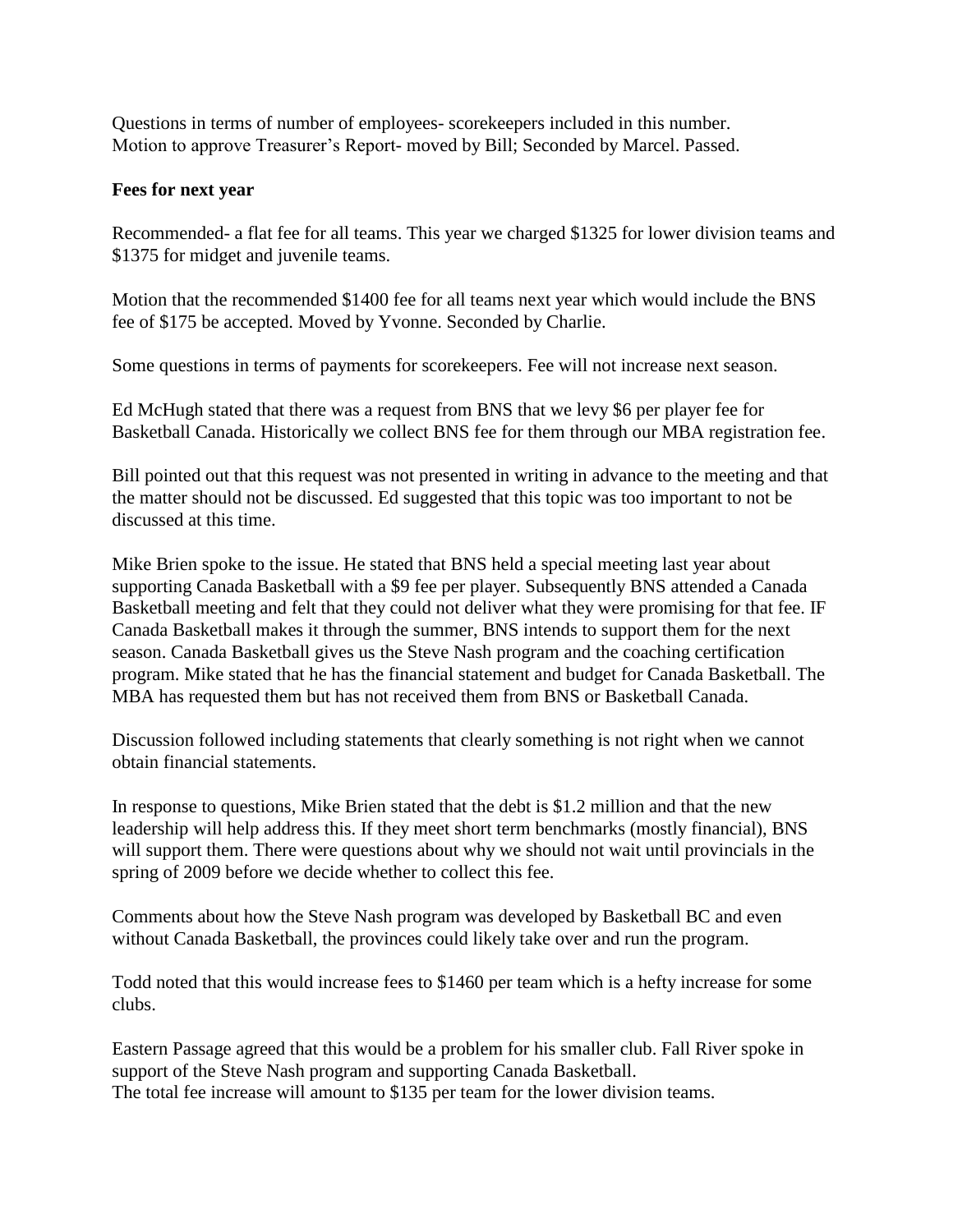Discussion followed.

Motion amended- that we include \$60 fee per team and our fees for 2008-09 will be \$1460 per team. Moved by Marcel. seconded by Jim McFadgen. (with agreement of those who moved the original motion). Motion passed 43-9.

### **Constitution**

Motion- that we accept new MBA Constitution as presented. Motion- Marcel. Seconded-Charlie.

Ed McHugh thanked Marcel and Bill for their work behind the scenes. The constitution will be a working document with a mechanism to change it.

Bill stated that since it was sent out there have been some suggested minor revisions to the Constitution in order to correct typos.

Minor revisions in Article 3.2 and Article 6.61 to correct typos.

Article 7- Article changed to: "Subject to these Articles and By-laws, all meetings of the MBA shall be conducted in accordance with "Call to Order: Meeting Rules, Procedures and Advice for Non-Profit Organizations", Second Edition, by Herb Perry and Susan Perry, Big Bay Publishing, Owen Sounds, Ontario."

Minor revisions to articles 10.3 and By-law 4.2 to correct typos.

Bylaw 7 reworded to: 'Should a team not provide the Division Coordinator or League Manager with proper notice and not appear for a scheduled game such that the game is a forfeit, that team will be responsible for the full costs relating to that game, such as gym, referee and scorekeeper."

Minor revisions to By-law 8.3 and Rule 9.6 to correct typos.

Amendment to motion to allow these changes. Motion- Bill. Seconded - Marcel (with permission of those who passed and seconded the original motion)

The document is meant to be a "living document" and change over time.

Motion to add past president as a member of the Executive . The officers of the MBA shall be.... "and past president". Motion- Bill. Seconded- Marcel.

Motions revising the constitution- passed Motion- accepting the constitution- passed.

Bill MacEachern noted that we will have to register with the Registry of Joint Stocks and will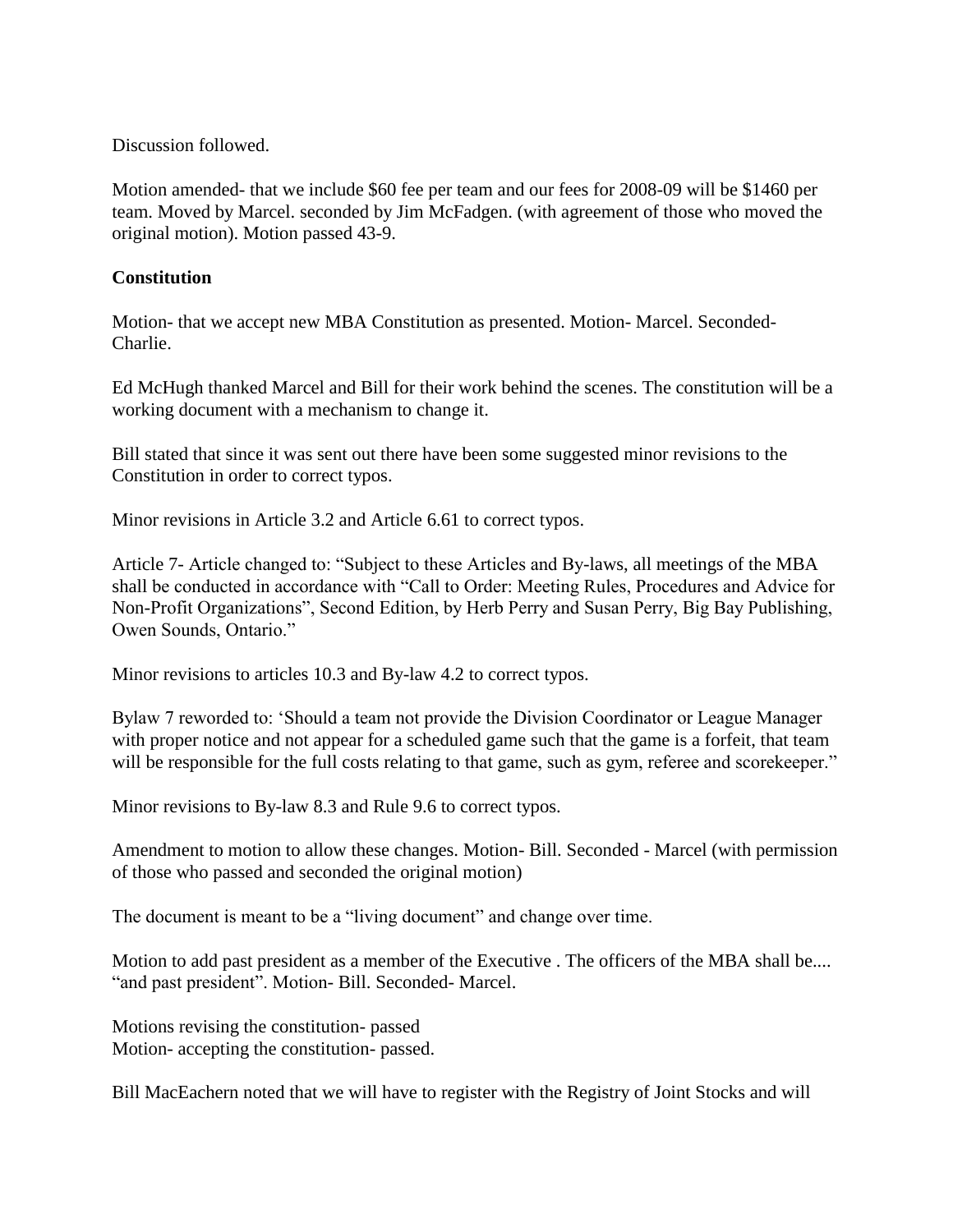need a Memorandum of Association. Marcel noted that this should be done after the new executive is elected.

### **Award Banners**

Todd spoke to this issue. Banners have been awarded to teams which jump up a level. Teams which have their own gym like it. Other teams are not as interested (nowhere to display it). Discussion as to when to award them. No motion to extend them beyond those teams which play up a level.

Information item only- trophies given out to junior mini and mini; medals & t-shirts to bantams, midgets and juveniles.

### **Sunday play- bantam boys**

Motion- one year trial to move bantam boys division to Sundays for next season. Motion- Vicki. Seconded- Yvonne. Passed.

### **Rules Committee**

Information item- Discussion about the difficulties in terms of switching rules for provincials. Offer from BNS to form a committee and originally three person committee- BNS, officials and MBA. Committee would consist of Donnie Ehler (BNS); Todd Mombourquette (MBA) and Roger Caulfield (officials). BNS then wanted to add provincial representation. Difficulty is that MBA has financial constraints in terms of running league which may not be an issue in other communities Canada Basketball is working on rules and there should be a set of rules available for the 2009-10 season.

BNS- no longer willing to go forward with a three person committee. Want a 6 person binding committee- 2 to represent other parts of the province and someone with long term athletic development expertise.

Todd noted that there are very few differences. But one of them- junior mini 4 on 4 - could involve increased costs

Discussion over the difficulty that MBA represents 75 percent of the basketball community and difficulties if the MBA is outvoted on a committee and ends up with rules which it cannot afford to implement.

Questions about the history of when the changes happened. Ball size for bantams was changed so that players did not have to change ball sizes when playing junior high and club ball.

Discussion over whether the committee could operate by consensus and what consensus would mean.

FIBA rules are now in place but we are already modifying them to reduce costs (i.e. time for